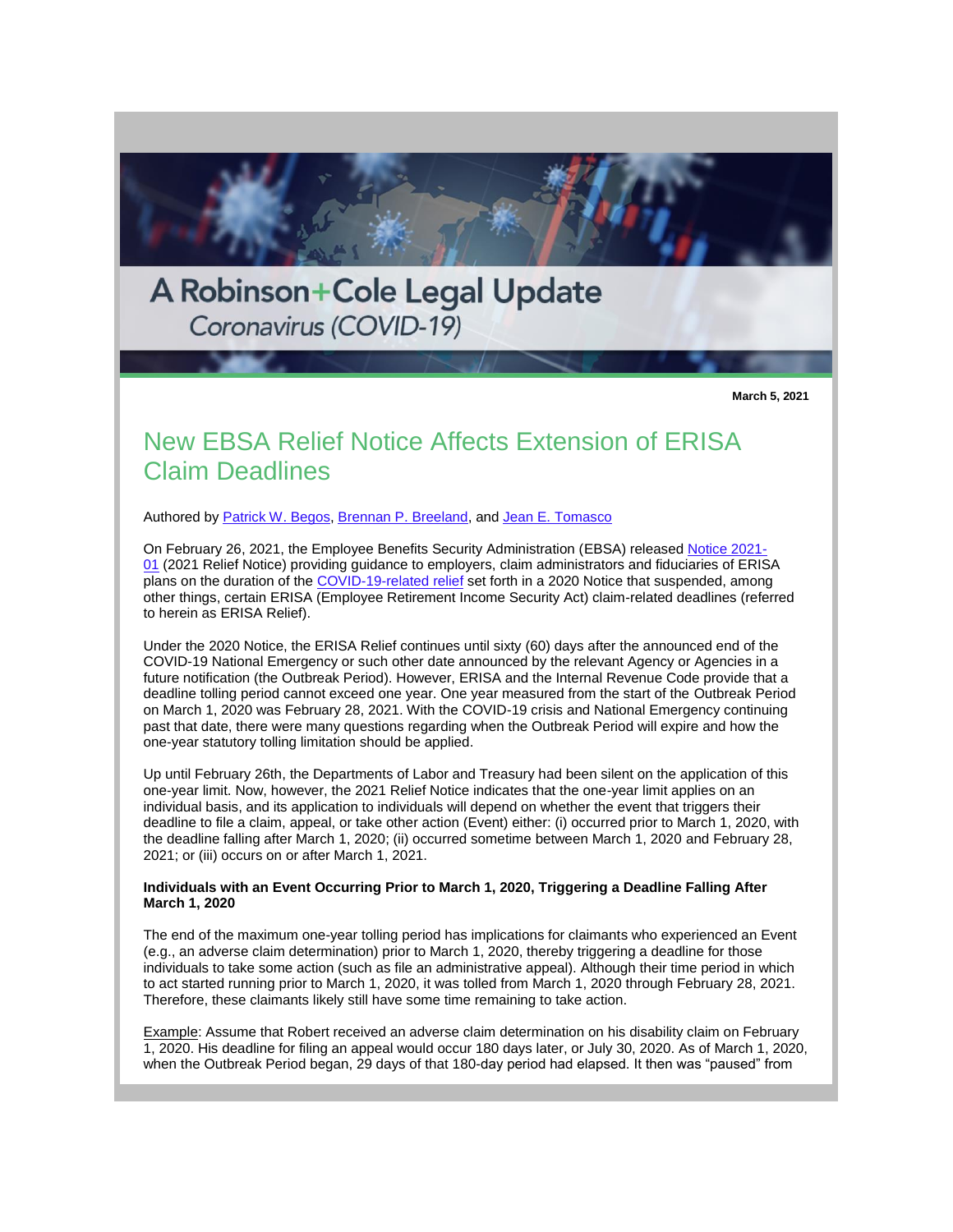March 1, 2020 through February 28, 2021. Robert's time to appeal started running again as of March 1, 2021, leaving him with 151 days (until July 30, 2021) to submit his appeal.

For claimants like Robert whose Event occurred prior to March 1, 2020, and whose deadline to act had not already expired by that date, a simple way to determine their new deadline is to add one year to their original deadline.

#### **Individuals with an Event Occurring Between March 1, 2020 and February 28, 2021**

For those individuals who experienced an Event on or after the March 1, 2020 beginning of the National Emergency, the one-year limit will end on the earlier of (i) the end of the Outbreak Period or (ii) the expiration of the one-year tolling period that began on the date of the Event (the Individual Tolling Period).

Example: Let's assume that Suzanne receives an adverse claim determination on July 1, 2020. Like Robert, Suzanne ordinarily would have 180 days to appeal that adverse decision. Because July 1, 2020 is within the Outbreak Period, Suzanne's 180-day appeal period does not start to run until the earlier of the end of the Outbreak Period or the expiration of her one-year Individual Tolling Period. Suzanne's one-year Individual Tolling Period would end on June 30, 2021 (one year from the date she was notified of the adverse benefits decision). If the Outbreak Period does not end sooner, Suzanne's appeal period will begin running on July 1, 2021 and she will have until December 28, 2021 (180 days later) to submit her appeal. If, however, the Outbreak Period ends prior to June 30, 2021, her 180-day appeal period will begin running as of the date the Outbreak Period ends.

## **Individuals with an Event Occurring On or After March 1, 2021 and Before the End of the Outbreak Period**

The 2021 Relief Notice indicates that those individuals who have a deadline-triggering Event on or after March 1, 2021, but before the end of the Outbreak Period, will be entitled to the same relief as others; in other words, ERISA-related deadlines will be delayed until the earlier of (i) the end of the Outbreak Period or (ii) the expiration of the one-year Individual Tolling Period.

Using the prior example, if Suzanne's benefit claim is denied on April 15, 2021, while the National Emergency is still in effect and the Outbreak Period has not yet ended, her 180-day appeal period does not start to run until the end of the Outbreak Period (60 days after the National Emergency is over) or the expiration of her one-year Individual Tolling Period, whichever occurs earlier. Her one-year Individual Tolling Period would end on April 14, 2022 (one year from the date she was notified of the adverse benefits decision). If the Outbreak Period does not end sooner, Suzanne's appeal period will begin running on April 15, 2022, and she would have until October 12, 2022 (180 days later) to file her appeal. On the other hand, if the Outbreak Period ends prior to April 15, 2022, Suzanne's 180-day appeal period will begin running as of the date the Outbreak Period ends.

Also, absent further guidance from the government, once the National Emergency is declared over and the Outbreak Period ends 60 days later, any Events occurring after the end of the Outbreak Period would be subject to the usual time periods set forth in the claim regulations.

## **Other Issues**

Note that ERISA Relief and the one-year tolling period affect not only claim submission, appeal, and external review deadlines, but also other plan-related deadlines, including COBRA (the Consolidated Omnibus Reconciliation Act) election and premium payment deadlines as well as HIPAA special enrollment deadlines. Further, pursuant to a separate relief notice issued last spring, an employee benefit plan and the responsible plan fiduciary will not be in violation of ERISA for failure to furnish in a timely manner a notice, disclosure, or document that must be furnished during the Outbreak Period, provided the plan and responsible fiduciary act in good faith and furnish the notice, disclosure, or document as soon as it is administratively practicable under the circumstances.

The 2021 Relief Notice states that employers and plan fiduciaries would be well advised to act in the interest of workers and their families, such as making reasonable accommodations to prevent the loss or